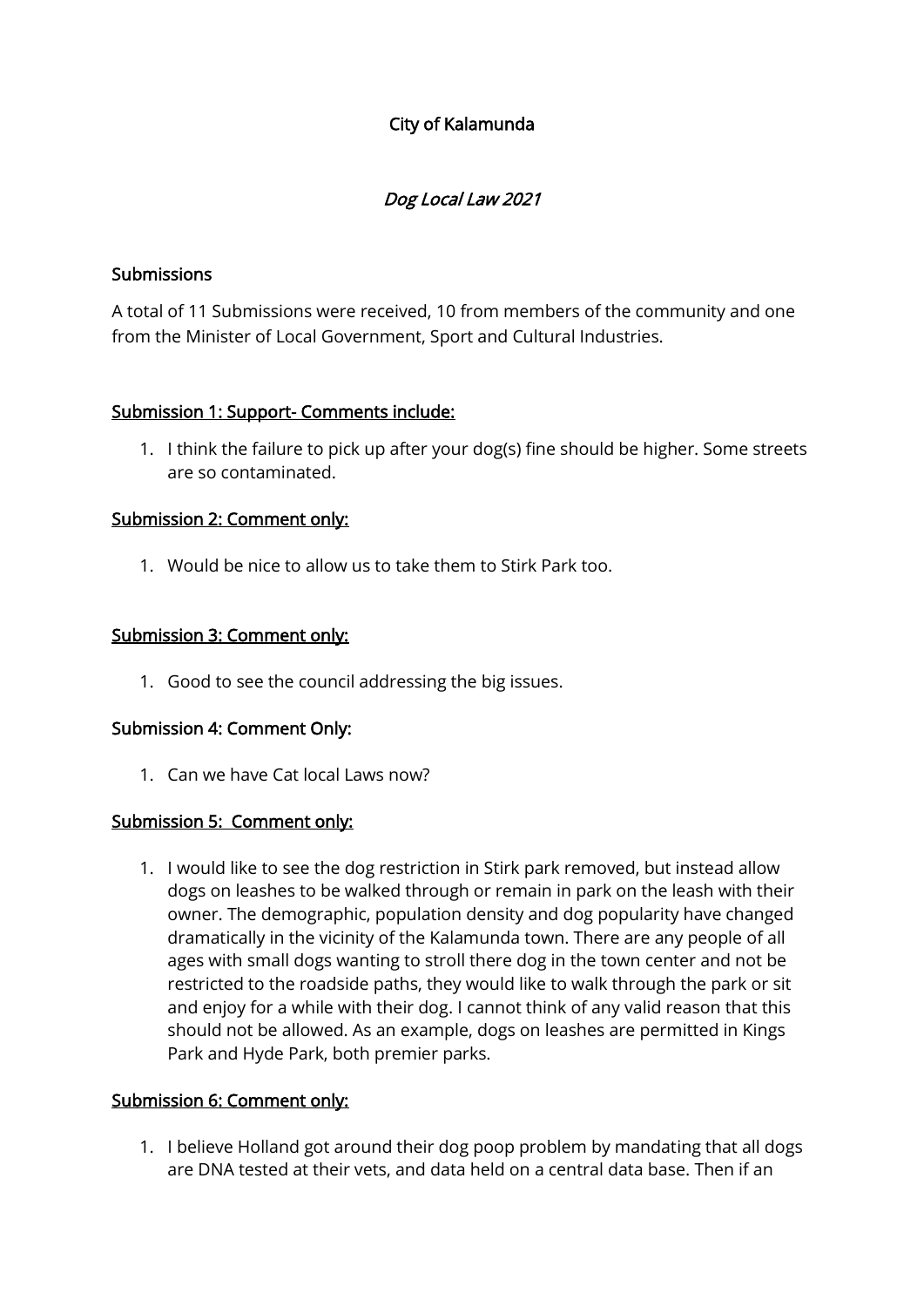errant poop is found, it is DNA tested and the owner charged for the cost of the test and fined for the poop. Their dog poop problem vanished very quickly

## Submission 7: Comment only:

1. I'd like the council to consider making Davies Park and off-lead dog exercise area. Being an on-lead exercise area is pointless. There are currently limited exercise areas in Maida Vale. Roe/Kalamunda area is now a work site, with the area bordering Hawtin Rd being predominantly bush with a few small tracks. Ideally Davies park being enclosed longer term would be ideal.

## Submission 8: Objection:

1. You should include the fact that some dog owners have dogs that are a nuisance in the way of continual loud barking. You should have the law to investigate verbal complaints without too much input from complainants, and issue penalties when found that you can establish satisfactorily that a nuisance is evident.

#### Submission 9: Comment:

1. Whilst I appreciate the need to control and regulate the dog population, it would be unfortunate if it got too complicated and onerous for people whose only companionship is a small dog, particular some of our older people.

#### Submission 10: Objection:

1. If I pay for my property and own it, you shouldn't be able to tell me what I can and can't do. If I paid for the property and can reasonably keep 7 dogs on it, I should be allowed to. I rent so my landlord should make the rules. If my dog escapes to go for a walk and does get picked up by the ranger I shouldn't have to pay exorbitant fees when the dog would have just wandered home. If he does fight (which is out of character for him) or more likely get attacked, then I'll take that up with the other owner. Kalamunda is a lovely place to be, but the shire makes it a sad place to live.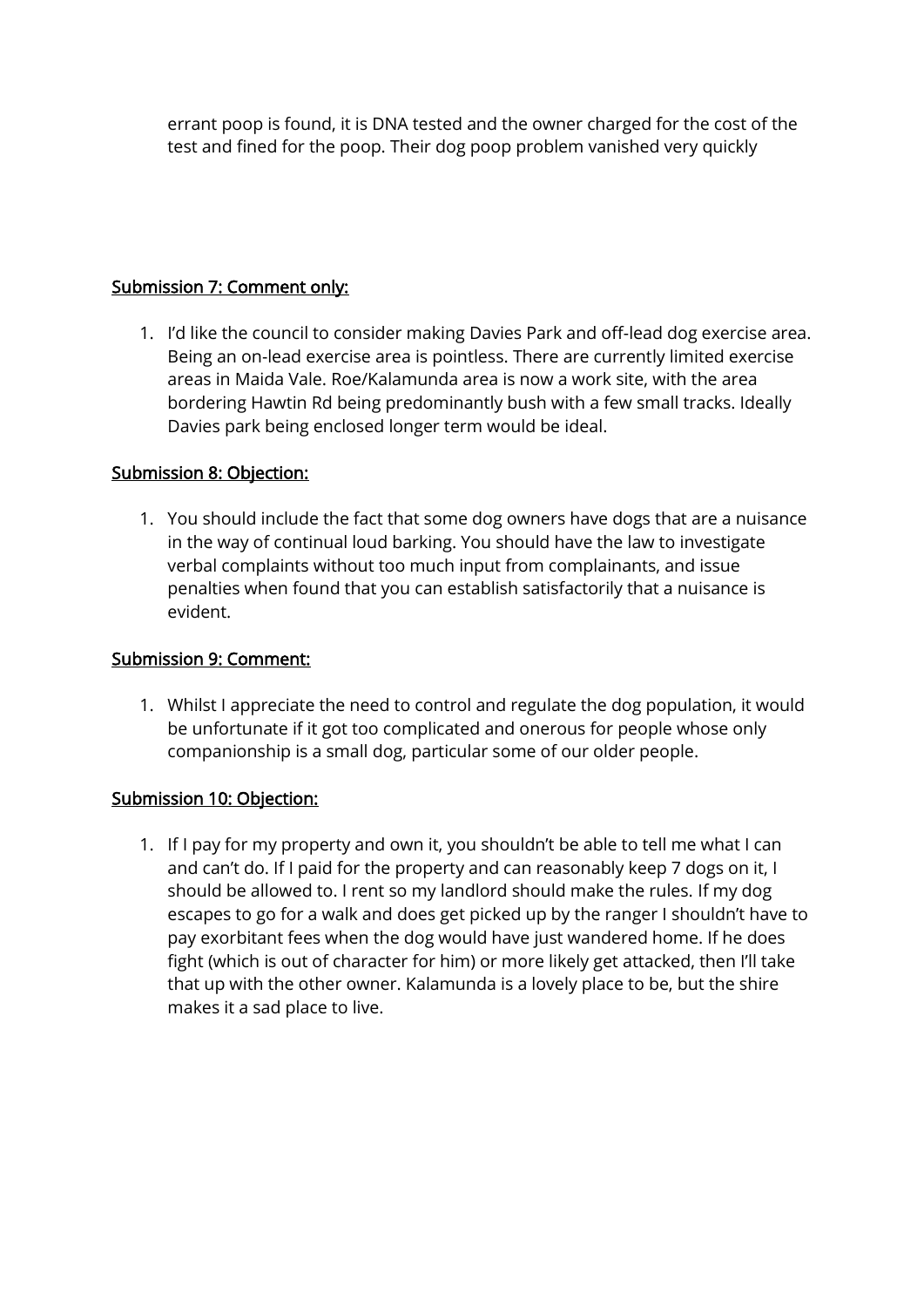# Submission 11: Minister of Local Government, Sports and Cultural Industries

This email is in response to your letter dated 10 July 2020 regarding the City's proposed local law.

The Department's comments are noted below. Please contact me if you have any queries regarding the comments.

Noted in the submission the City's intensions to conduct a review of all Dog exercise and prohibited areas within the City.

## City of Kalamunda Dogs Local Law 2021

## Minor edits

The following minor edits are suggested:

- Contents: It is suggested that the page numbers be removed from the gazettal version, as it will clash with the page numbering system in the Gazette.
- The City should review each clause to ensure that full stops are inserted at the end of the clause.
- It is suggested that all references to "sub-clause" be replaced with "subclause".
- Clause 1.5: In the definition of *CEO*, replace "chief executive officer" with "Chief Executive Officer".
- Clause 3.3: in subclause (1)(a)(iii), replace the full stop with a semicolon.
- Schedules: it is suggested that all bracketed clause references in the Schedule titles be centred.

The City should conduct a thorough review to ensure all references and crossreferences within the local law are accurate, particularly if any changes are made as a result of these comments.

# Minister's Directions – pursuant to s 3.12 (7) of the Local Government Act 1995